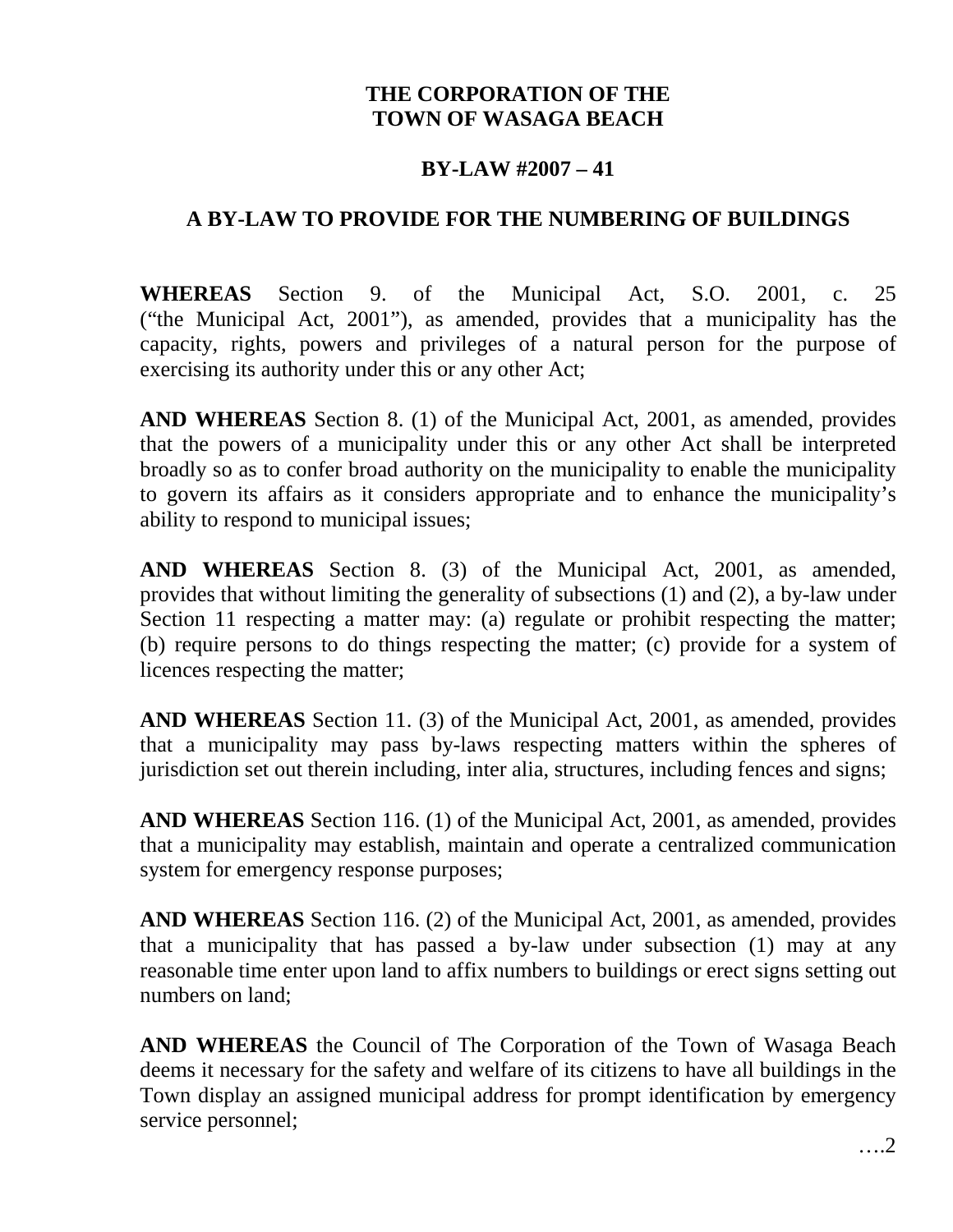**AND WHEREAS** Section 446. (1) of the Municipal Act, 2001, as amended, provides that if a municipality has the authority under this or any other Act or under a by-law under this or any other Act to direct or require a person to do a matter or thing, the municipality may also provide that, in default of it being done by the person directed or required to do it, the matter or thing shall be done at the person's expense;

**AND WHEREAS** for the purposes of subsection (1), Section 446. (2) of the Municipal Act, 2001, as amended, provides that the municipality may enter upon land at any reasonable time;

**AND WHEREAS** Section 446. (3) of the Municipal Act, 2001, as amended, provides that the municipality may recover the costs of doing a matter or thing under subsection (1) from the person directed or required to do it by action or by adding the costs to the tax roll and collecting them in the same manner as taxes;

**AND WHEREAS** the Council of The Corporation of the Town of Wasaga Beach deems it expedient to enact a by-law requiring all property owners to display municipal address numbers on all buildings;

**NOW THEREFORE** Council of the Corporation of the Town of Wasaga Beach enacts as follows:

### **1. Short Title**

1.1 This by-law shall be known as the "Municipal Address By-Law".

## **2. Definitions**

For the purpose of this by-law, the following definitions shall apply:

- 2.1 **"Building"** means, without limiting the generality of the following, any structure of a permanent or temporary nature used or built for any person's use, and includes but not limited to a house, office, residential trailer, retail store, factory, storage facility, warehouse, apartment complex, condominium, business, residence, etc. However, buildings shall not include sheds, pool pump houses, cabanas, dog houses or similar structures.
- 2.2 **"Driveway"** means that portion of the lot designed to provide vehicular access to or from a highway to a lot;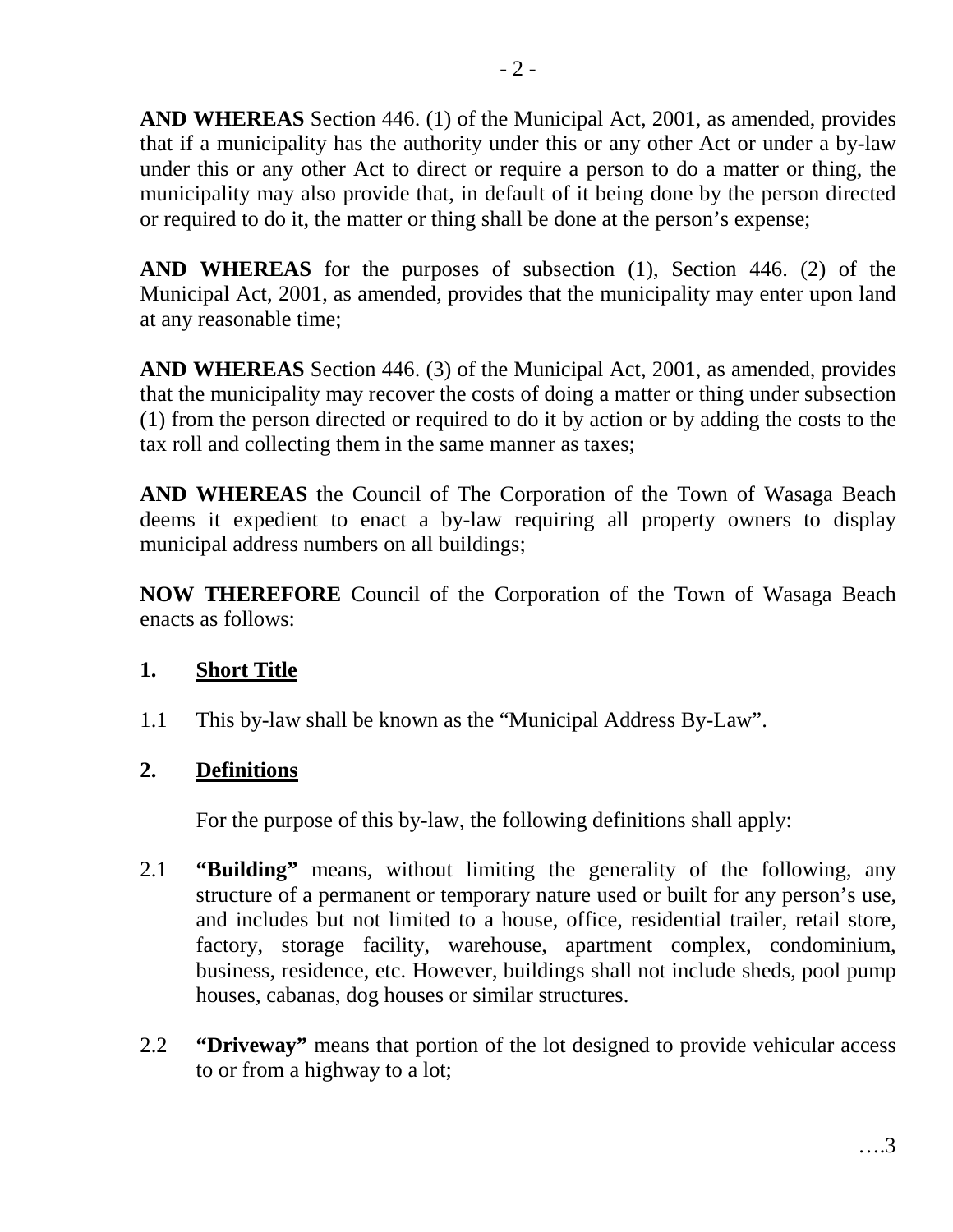- 2.3 **"Front Lot Line"** means the Front Lot Line as defined in the Town of Wasaga Beach Zoning By-Law #2003-60, as amended from time to time.
- 2.4 **"Highway"** means a common and public highway, street, avenue, parkway, driveway, square, place, bridge, viaduct or trestle, any part of which is intended or used by the general public for the passage of vehicles and includes the area between the lateral property lines thereof;
- 2.5 **"Municipal Address Number"** means a number assigned by the Town pursuant to this by-law for the purpose of identifying all private and municipally owned buildings within the Town of Wasaga Beach.
- 2.6 **"Owner"** means the registered owner(s) of specific lands or property, or their authorized agent in lawful control of the lands or property;
- 2.7 **"Structure"** means anything that is erected, built or constructed of parts joined together or requiring a foundation to hold it erect.
- 2.8 **"Town"** means The Corporation of the Town of Wasaga Beach.

### **3. General Provisions:**

- 3.1 All buildings fronting on private roads located in private developments shall be numbered as directed by the Manager of Planning and Development or his designate.
- 3.2 No owner shall fail to ensure that the municipal address number and the contrasting plate is not obscured by any object or other obstructions.
- 3.3 No owner shall fail to maintain the municipal address number and, where applicable, the contrasting plate, in good condition.
- 3.4 No owner shall fail to install or refuse to post the municipal address number when required to do so by this by-law. No owner shall install, affix, or allow to remain any number save and except the assigned municipal address number.
- 3.5 No person shall remove, deface, obliterate or destroy a municipal address number, or contrasting plate installed in accordance within the provisions of this by-law, except for the purpose of replacing said numbers or plates or correcting errors.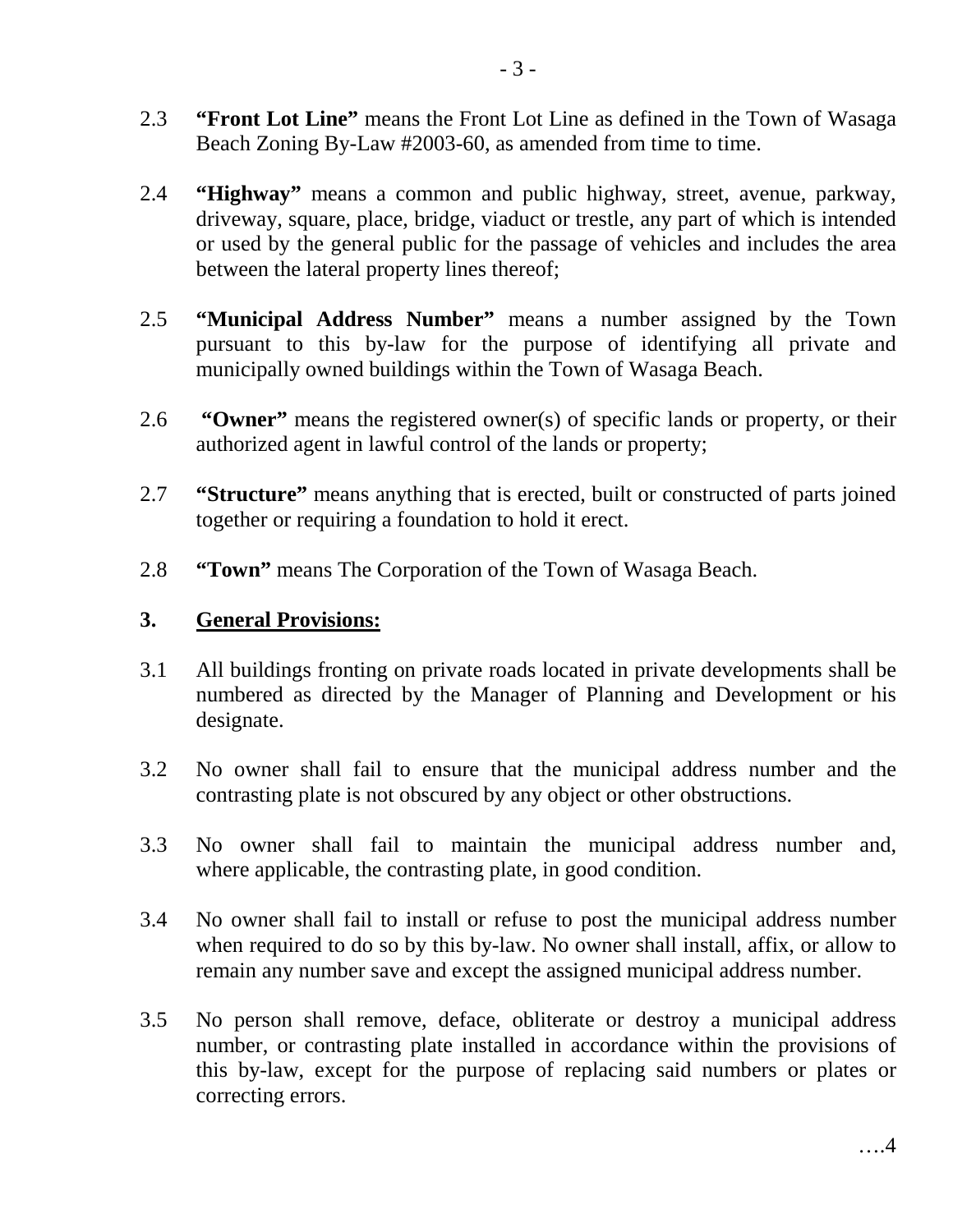3.6 Notwithstanding the provisions of this by-law, where a development is subject to a Site Plan or Condominium Agreement, the provisions pertaining to the numbering of the units in said agreements shall prevail.

### **4. Requirements for buildings less than 22.86 m (75 feet) from Front Lot Line.**

- 4.1 Signs required in by this section shall be installed by the owner of the property.
- 4.2 Where the main building is located less than 22.86 m (75 feet) from the front lot line, no owner shall fail to ensure that the municipal address number is:
	- 4.2.1 displayed on the building in plain legible numbers, on a contrasting background with contrasting numbers, with the numbers having a minimum height of 12.7 cm. (5 inches), and
	- 4.2.2 affixed or inscribed on the front of the building at the main entrance facing the highway to which the number has been assigned, or
	- 4.2.3 displayed over the garage facing the highway to which the number has been assigned, or
	- 4.2.4 in a conspicuous location on the building that is clear and visible from the highway to which the number has been assigned, and
	- 4.2.5 not placed or displayed higher than the first storey of the building or garage.

### **5. Requirements for buildings greater than 22.86 m (75 feet) from Front Lot Line.**

- 5.1 Signs required in by this section shall be installed by the Town of Wasaga Beach.
- 5.2 Where the main building is located greater than 22.86 m (75 feet) from the front lot line, or the main building is in any way obscured from the highway, the municipal address number shall be:
	- 5.2.1 displayed in plain legible numbers having a minimum height of 12.7 cm. (5 inches).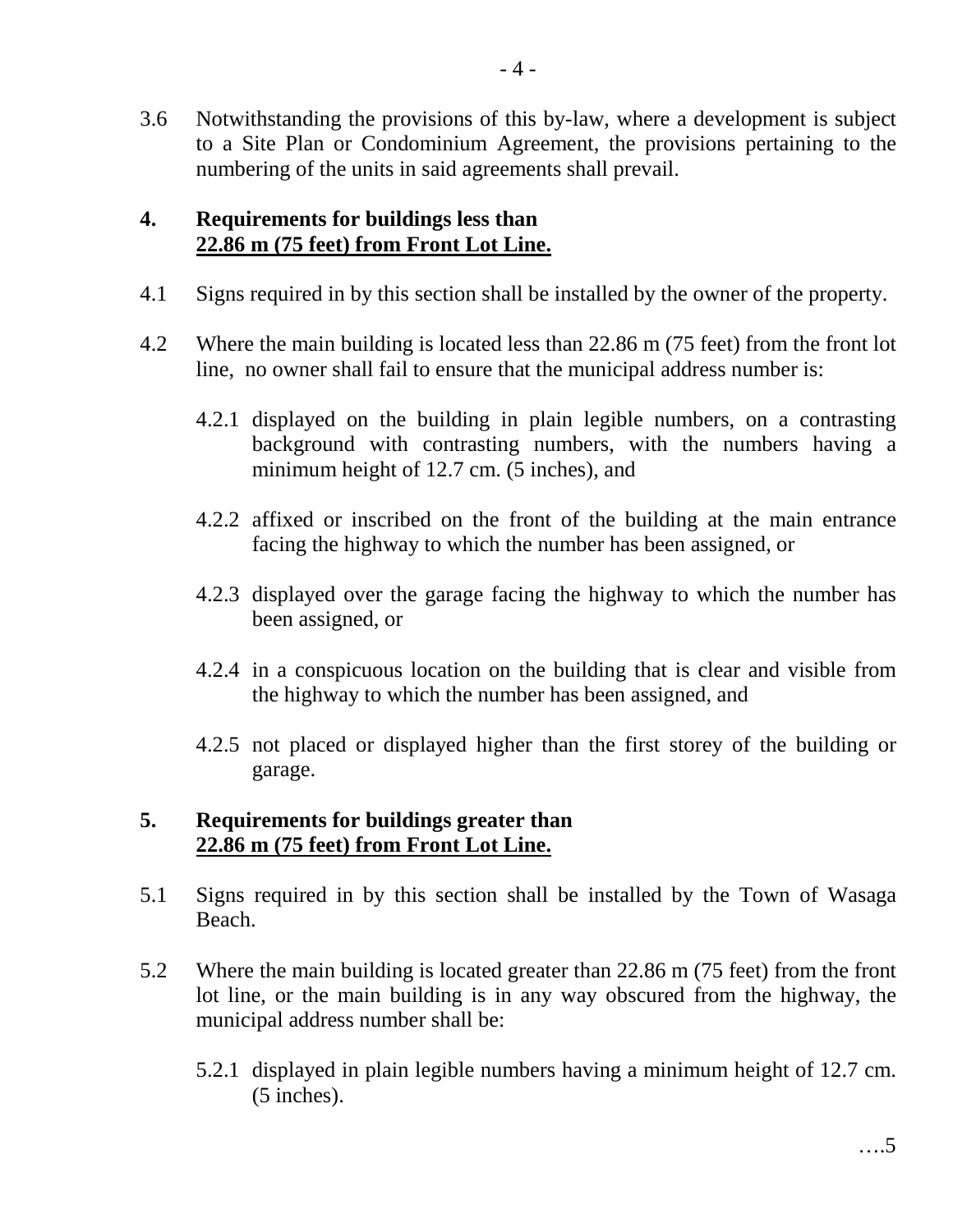- 5.2.2 reflective white numbers affixed to both sides of a reflective blue plate which shall be not less that 15.2 cm (6 inches) X 30 cm (12 inches), and
- 5.2.3 mounted on a galvanized post at a height of not less than 1.4 m (5 feet) and not greater than 1.9 m (6 feet) above the ground, and
- 5.2.4 not less than 1 m (3 feet) and not more than 4 m (13 feet) from the edge of the traveled portion of the highway, where possible, and
- 5.2.5 located adjacent to any driveway on the highway to which it has been assigned, and
- 5.2.6 mounted perpendicular to the highway to face oncoming traffic, and

5.2.7 not located closer than 1 m (3 feet) to any sidewalk.

### 6. **Administration**

- 6.1 The Manager of Planning Development or his designate is hereby authorized to assign municipal address numbers where deemed necessary and to assign municipal address numbers to identify all private and municipally owned buildings, multiple structures or units within the Town of Wasaga Beach.
- 6.2 That upon assigning a new municipal address number the Manager of Planning and Development or his designate shall send a notice to the owner of the property affected advising of the new municipal address number, terms of compliance and the date by which the new number shall be posted.
- 6.3 Where a municipal address number is required by Section 5 as part of the building approval process, the cost shall be in accordance with this by-law and payable at the time a building permit is issued.
- 6.4 The Town of Wasaga Beach shall carry out an initial installation of signage required under Section 5 and under Section 6.3.
- 6.5 That the Manager of Planning and Development or his designate shall send a notice to the owner of a property that does not display the municipal address number in accordance with this by-law, terms of compliance and the date by which the infraction shall be corrected.

….6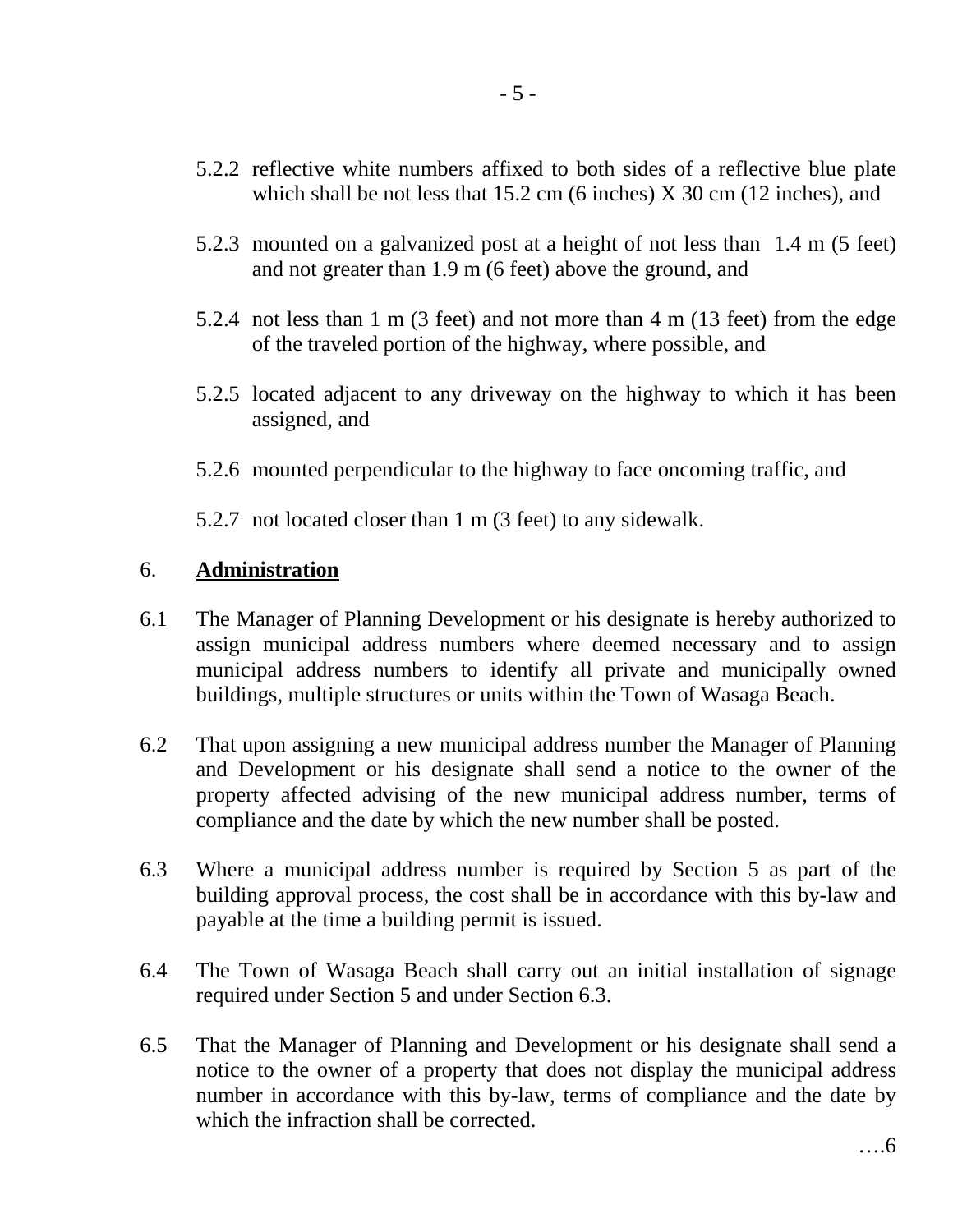- 6.6 In the event that the owner of the property fails to post the municipal address number as assigned by the Manager of Planning and Development or his designate, the Town, its employees or agents may enter upon the property at any reasonable time and post the municipal address number in accordance with Section 5 or as additionally required by the Fire Chief.
- 6.7 The cost of the required sign and installation under Section 5 shall be \$39.02.
- 6.8 All costs related to such posting shall be paid by the owner of the land and shall be added to the tax roll for the property and collected in the same manner as property taxes.
- 6.9 Where, in the opinion of the Fire Chief or his designate, additional signage is required to identify the property or building, the Fire Chief shall send notice to the property owner outlining the additional signage required.

#### 7. **Obstruct**

- 7.1 No person shall hinder or obstruct, or attempt to hinder or obstruct, any person who is exercising a power or performing a duty under this by-law.
- 7.2 Any person who has been alleged to contravene any section of this by-law and who fails to identify themselves is deemed to hinder or obstruct a person exercising a power or performing a duty under this by-law.

#### 8. **Penalty**

8.1 Every person who contravenes any provision of this by-law is guilty of an offence and upon conviction, shall be liable to a fine that shall not exceed One Hundred Thousand (\$100,000.00) Dollars, as provided for in the Municipal Act, 2001, S.O. 2001, Chapter c.25, as amended.

#### 9. **Severability**

9.1 Should any section of this By-Law be declared by a Court of competent jurisdiction as ultra vires or illegal for any reason, the remaining parts shall nevertheless remain valid and binding, and shall be read as if the offending section or part had been struck out.